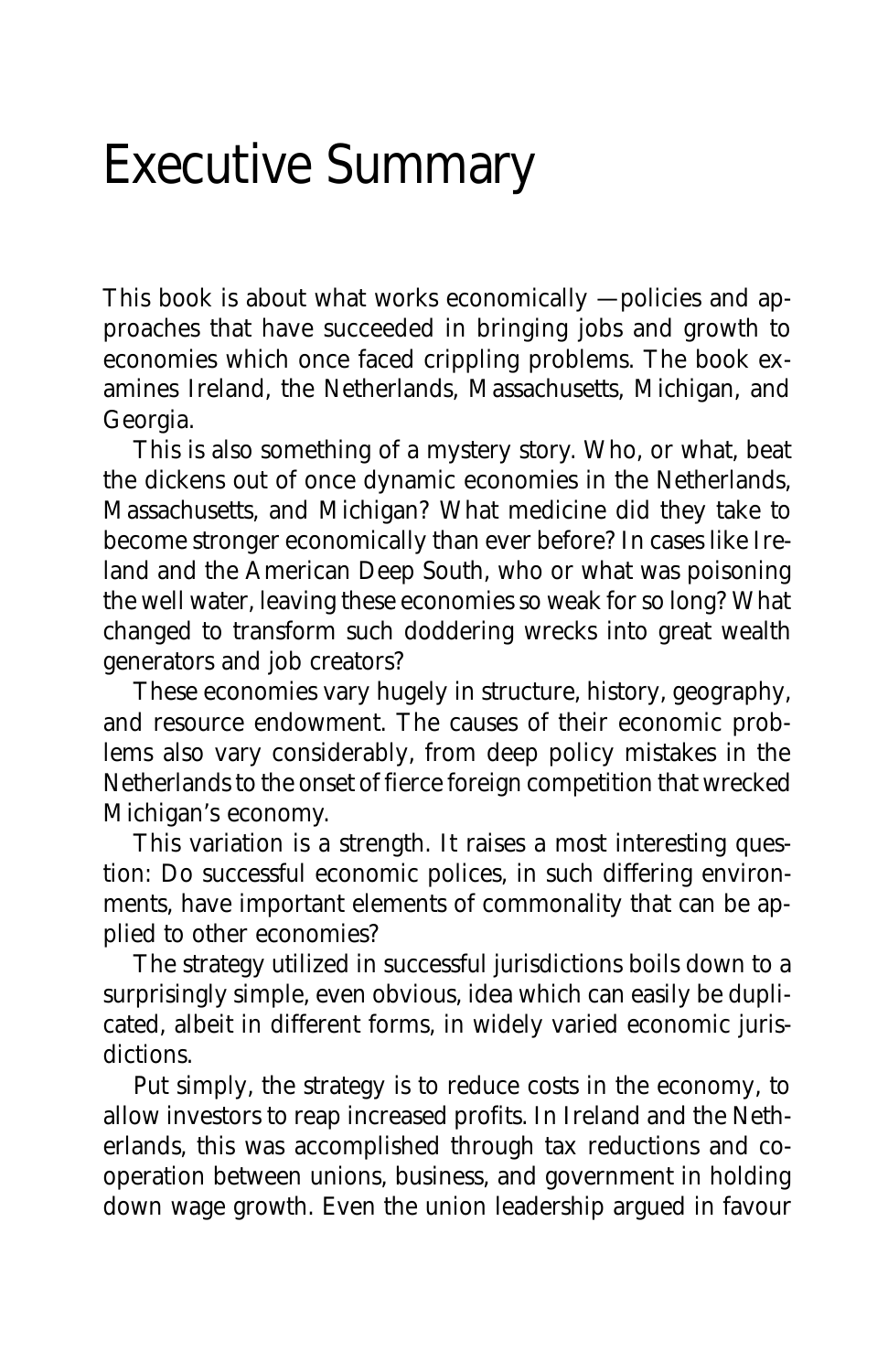of wage moderation on the grounds that profits needed to be improved.

A similar story emerges in the United States. Georgia's powerful economic growth has been fuelled by low costs both in taxes and wages. State governments in Michigan and Massachusetts reduced expenditures and cut taxes to speed recovery.

Flexible, largely self-equilibrating labour markets in the United States put downward pressure on wages during recessions, reducing costs. This was the same result, wage moderation, as was achieved in Ireland and the Netherlands. In the United States, it occurred through market mechanisms. In Ireland and the Netherlands, it was accomplished through an explicit policy decision to rein in wages in favour of profits.

All this – lower taxes, wage moderation – opened more room for profits, which attracts further investment. Profits provide investors with the means for further investment and the incentive for increased investment. New investment generates jobs and wealth.

Still, this approach has been criticized as a "race to the bottom", sacrificing workers' income and government's ability to provide services. In fact, the exact opposite is true. Typically, tax cuts result in greater government revenues within a year or two, as increased growth quickly makes up for the cuts.

Similarly, *real* wages in Ireland and the Netherlands grew more rapidly after unions shifted from tough bargaining to a policy of wage moderation explicitly intended to increase business profits. This had two positive effects on longer-term wage growth. As investment, attracted by profits, increased, so too did the capital/ labour ratio. This naturally made workers more productive and their labour more valuable. And, as employment grew, learningby-doing and other forms of training also increased the value of labour. This created the room for real increases in wages that did not cut into profits, holding open the door to further investment and wage increases.

In the United States, relatively weak union power allows wages to adjust to changing economic conditions. In times of economic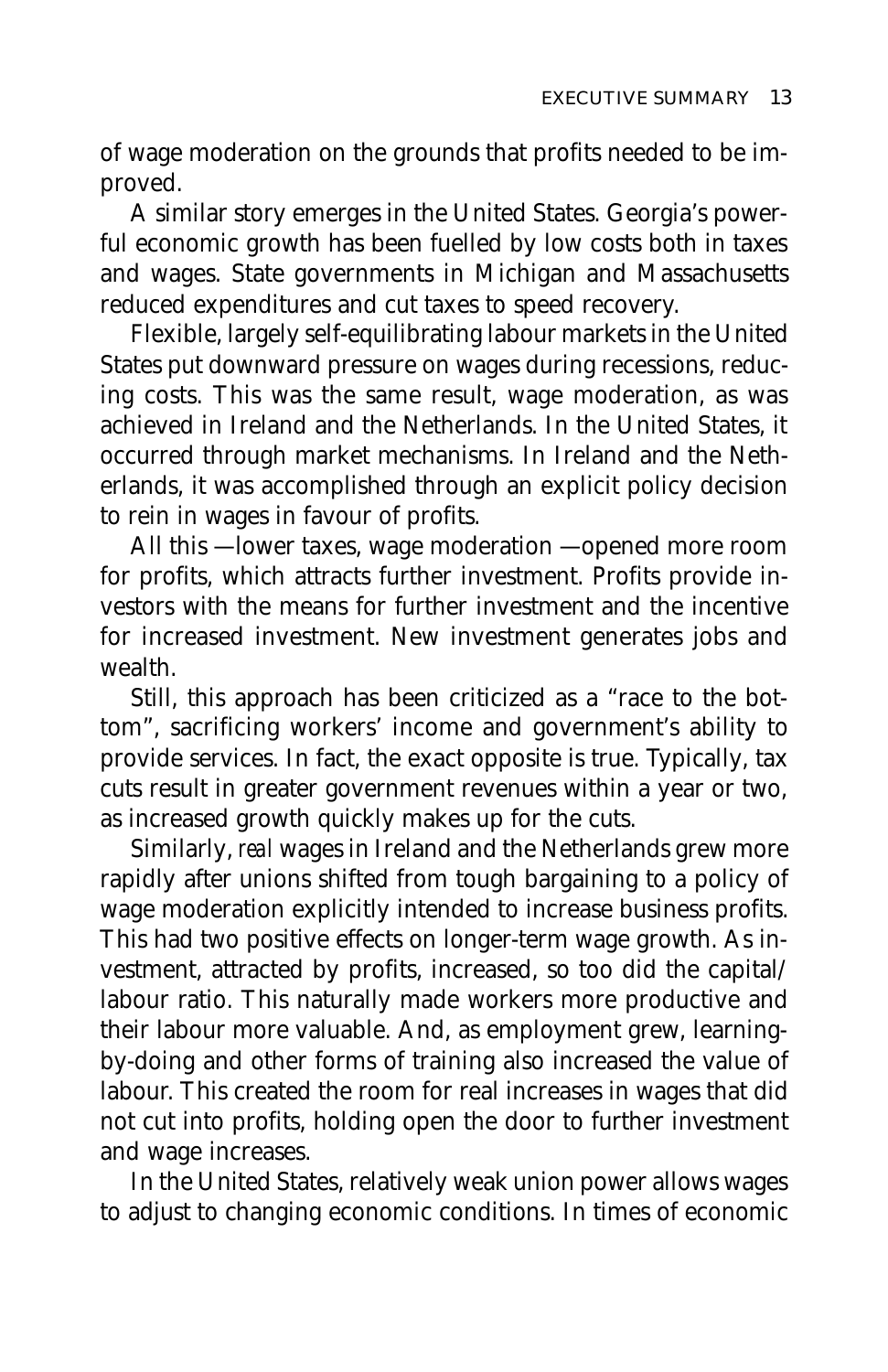distress, wage growth in the United States weakens or declines much more readily than in Europe. This maintains profits. Yet, despite or because of weak unions, U.S. workers are the best paid in the world.

## **IRELAND**

For generations, Ireland had been the most economically backward nation in northern Europe. Unable to generate enough prosperity and jobs for even its small population, Ireland exported people rather than goods and services. Independence did little to change this dismal situation. Ireland still lagged all its neighbours, and economic refugees continued to flee the island.

From independence to the late 1950s, Ireland tried to generate jobs by closing its economy and fostering import substitution. This was an unmitigated disaster. It only isolated Ireland from the powerful wave of growth and prosperity that swept through western Europe after the end of World War II. The results were so dismal that even the architects of the closed-door policy reversed course, opening the Irish economy to world competition at the end of the 1950s.

Thus began Ireland's first golden economic age. Ireland generated jobs and wealth faster than it ever had in its history. But this was a short-lived golden age. Skyrocketing public expenditure, soaring taxes, increased government intervention in the economy, bloated debts and deficits, and growing union militancy increased costs in the Irish economy. Profits virtually disappeared and so did investment. Unemployment rose and "the culture of employment" was lost to a whole sector of Irish society, people who joined the rolls of the long-term unemployed. As bad as things had been in the past, this proved to be the most dismal economic period in recent Irish economic history, for the earlier glimpse of prosperity had turned to ashes.

Bad times concentrated policy thinking. Irish society as a whole reached a consensus in the late 1980s that costs in the economy had to be reduced. Unions adopted wage moderation as their creed. Government slashed expenditures and taxes. Profits rose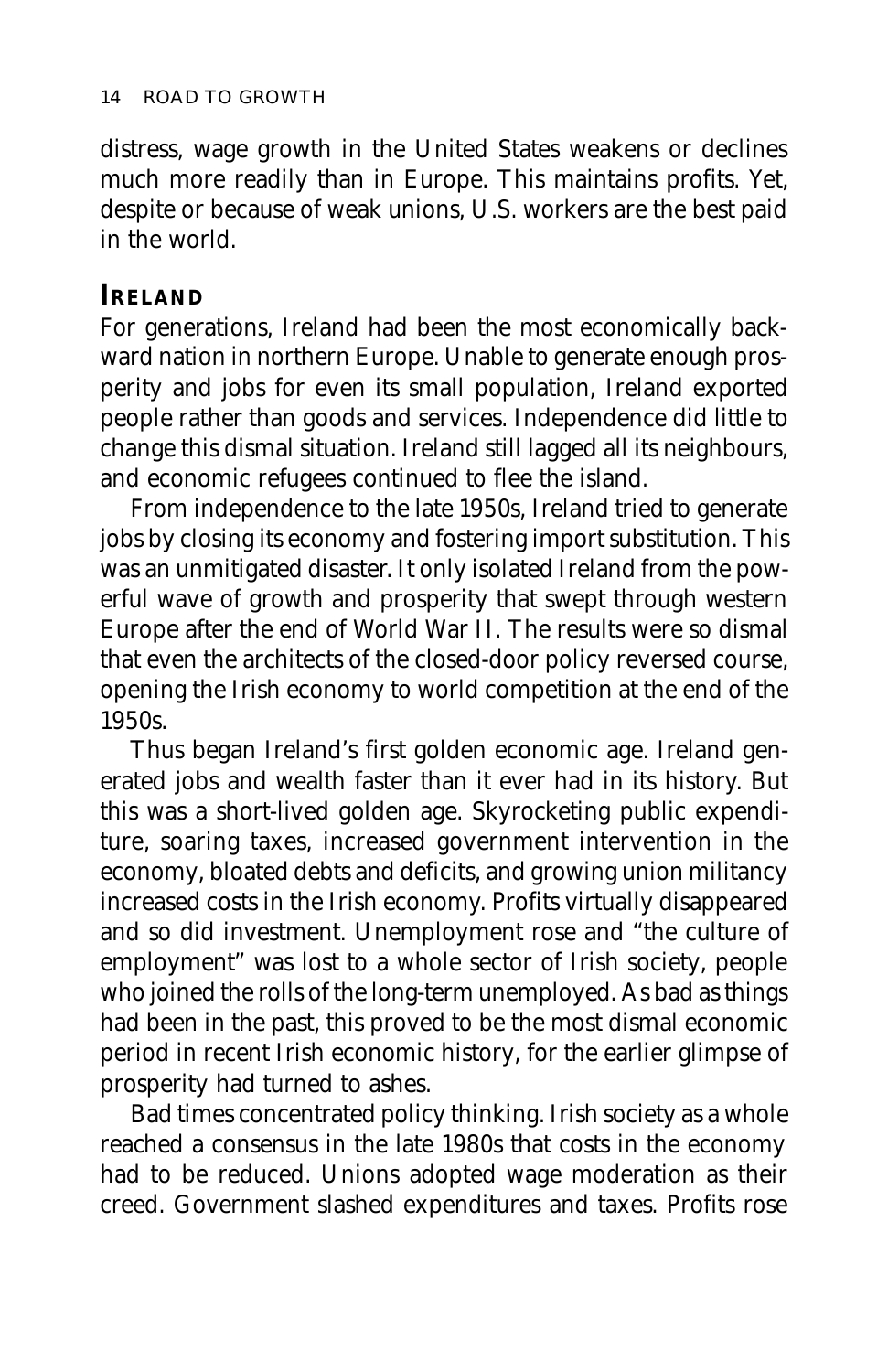rapidly, creating a magnet for further investment.

The results were nothing short of miraculous. They did not simply better Ireland's own dismal economic history; Ireland's record of GDP growth is now the strongest in the developed world. In the early and mid-1980s, Irish unemployment had climbed to nearly 20 per cent. Now Ireland faces a labour shortage.

Tax cuts and wage moderation, far from reducing tax revenues and real wages, led to dramatic increases. Revenues are far higher now than when tax rates were at their peak. The Irish have gone from being one of the most poorly paid people in the developed world to one of the best paid. What many feared would be a "race to the bottom" became a rapid climb to new economic heights.

## **THE NETHERLANDS**

The Dutch and the Irish economies followed similar roads to economic ruination. Then they took strikingly similar paths to economic salvation.

After the end of World War II, Dutch economic growth was powered by a society-wide agreement on wage moderation. This policy was so successful that, by the 1960s, Dutch labour markets were extremely tight, and workers found they could successfully demand much higher wages. The consensus on wage moderation collapsed, and wage costs soared.

At the same time, government hubris increased. Both taxes and expenditures skyrocketed. Unfortunately, expenditures had the faster take-off. The Netherlands began running huge deficits, which increased the cost of capital and costs related to uncertainty — fear of inflation and worry about high future taxes to pay off the debt. What followed was the worst period in Dutch peacetime economic history.

Slowly, through fits and starts in the 1980s and 1990s, the Dutch got their economic house back in order. Although a breakthrough labour agreement in 1982 ultimately failed in its goal of establishing durable wage moderation, further work in 1993 and 1994 succeeded in building a strong basis for moderation.

Similarly, the Dutch attack on government spending in the early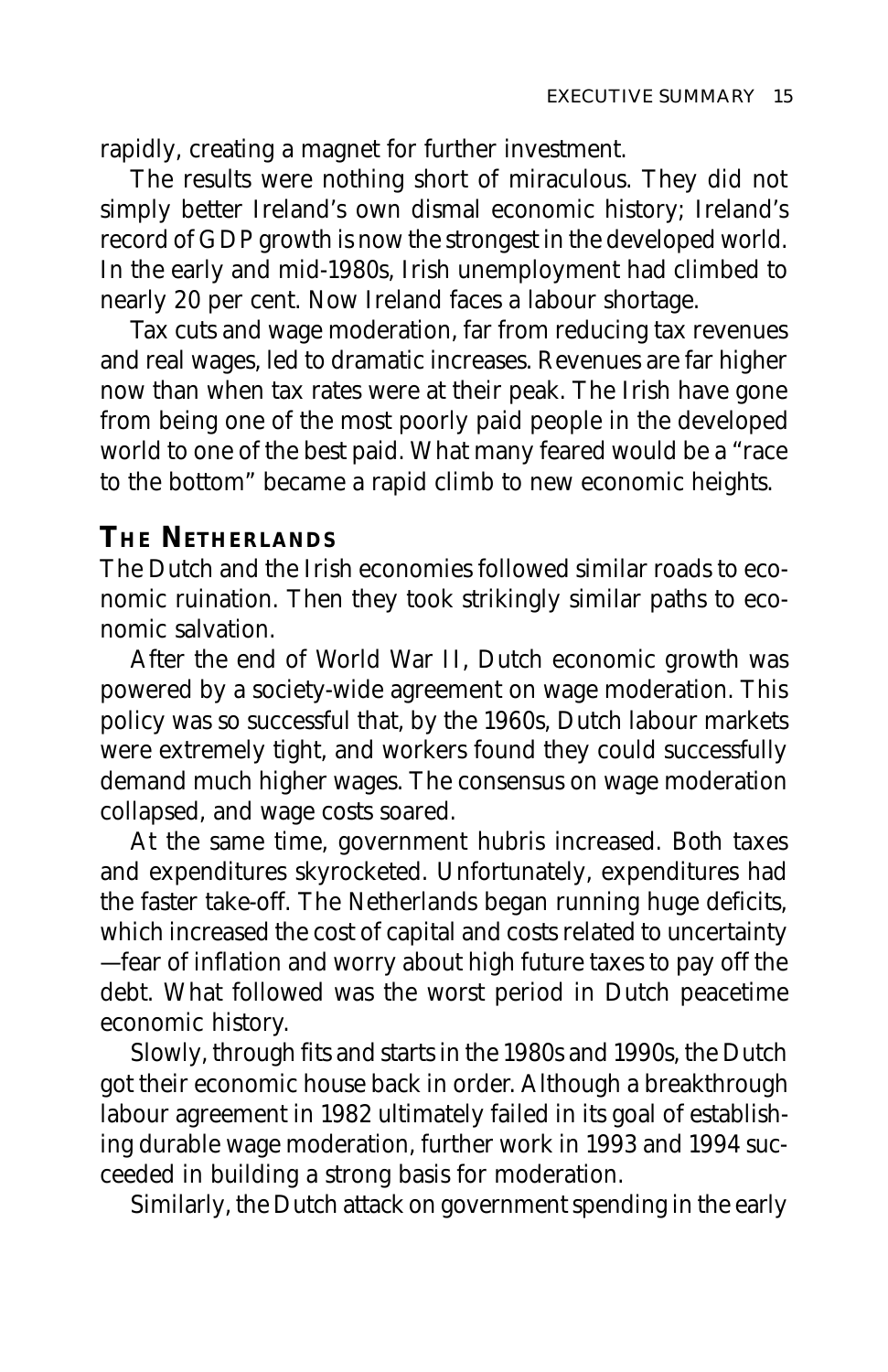1980s faltered late in the decade. And it was never accompanied by a firm commitment to reduce taxes. The Wim Kok government, elected in 1994, changed all that, though Kok himself was the leader of the leftish Labour party. The new government forcefully tackled both expenditures and taxes. It has had considerable success in bringing both down.

It is the period after the aggressive reforms initiated in 1993 and 1994 to moderate wages and reduce taxes that became known as the time of the "Dutch miracle". As costs were reduced and profits restored in the Dutch economy, strong economic growth resumed. Real wages have increased. The Netherlands has gone from having one of the highest unemployment rates in Europe to one of the lowest anywhere in the world, and Dutch economic growth is again strong.

## **THE UNITED STATES**

The United States has little in the way of regional programmes, yet regional problems do not endure long in the U.S. economy. Lagging regions have shown strong convergence with leading regions, and states tend to recover quickly from regional recessions.

The flexible labour market in the United States and low tax levels play important roles in this adjustment process. Moreover, the lack of regional programmes may be beneficial. Such programmes can artificially inflate a regional economy. This raises costs and replaces private-sector activity with public-sector activity. This shrinks the economic base and leaves the economy ever more dependent on government.

Two of the states examined, Michigan and Massachusetts, faced severe external shocks. For Michigan, it was foreign manufacturing competition. For Massachusetts, the winding down of the Cold War devastated the state's defence-contracting industry. As well, changes in technology destroyed the minicomputer industry, which was at the heart of Massachusetts's high-tech industry.

In both states, wages adjusted downwards in response to economic malaise. Both states also cut state government and reduced taxes. These factors made the states cost-competitive, drawing in